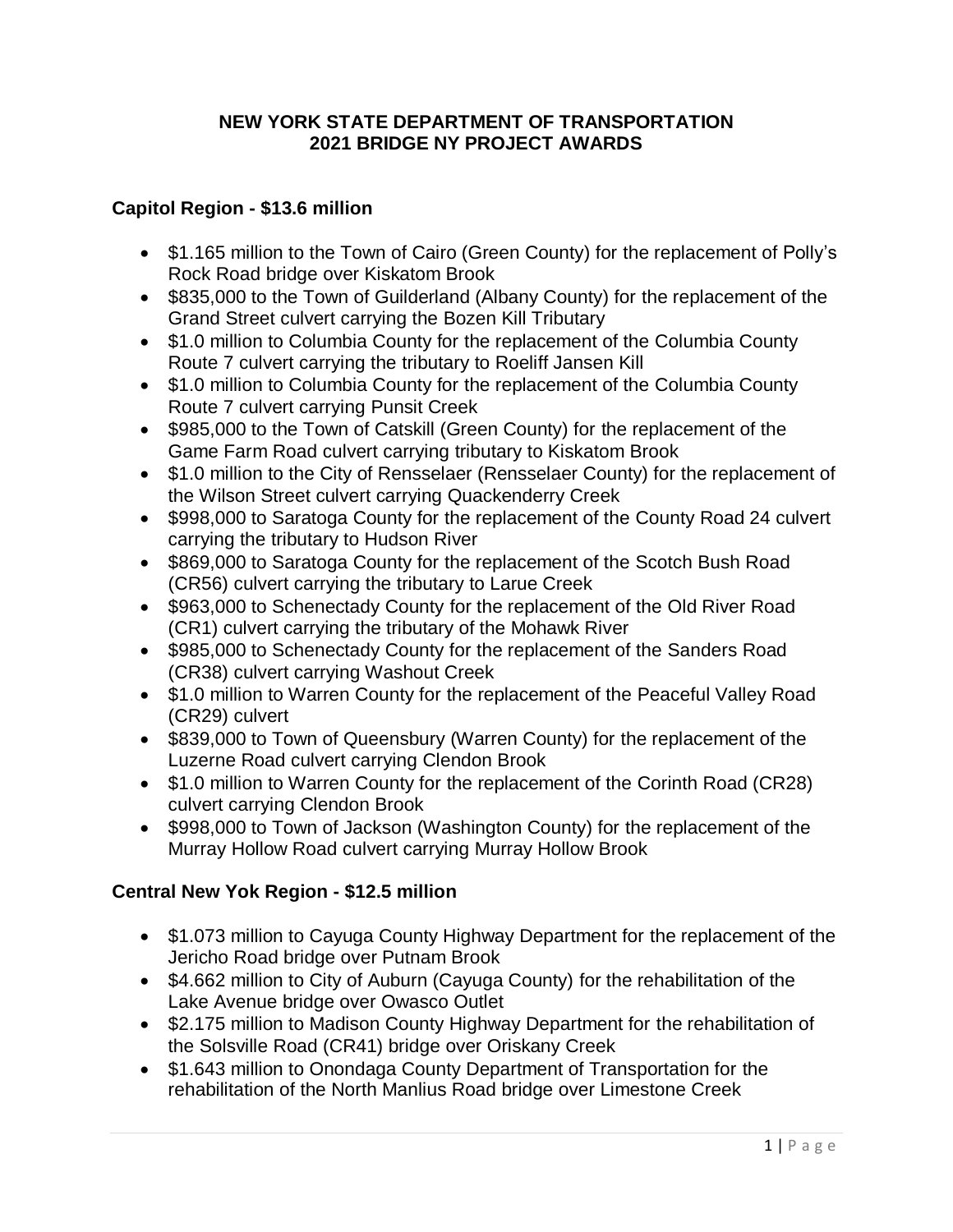- \$1.895 million to Oswego County for the replacement of the Maple Avenue bridge over Little Sandy Creek
- \$1.0 million to the City of Cortland (Cortland County) for the replacement of the Maple Avenue culvert carrying Otter Creek

### **Finger Lakes Region - \$9.7 million**

- \$758,000 to the Town of Brighton (Monroe County) for the rehabilitation of the French Road bridge over Allen Creek
- \$1.061 million for Orleans County for the replacement of the Lakeshore Road bridge
- \$710,000 to Seneca County for the superstructure replacement of the Marshall Road bridge over Kendig Creek
- \$1.462 million to Yates County for the replacement of the Haley Road bridge over Big Stream
- \$757,000 to Genesee County for the replacement of the South Streat (CR3) culvert
- \$1.0 million to Livingston County for the replacement of the Presbyterian Road (CR72) culvert carrying the tributary to Keshequa Creek
- \$1.0 million to Ontario County Department of Public Works for the replacement of the County Road 12 culver carrying the tributary to Canandaigua Lake
- \$999,000 to the Village of Interlaken (Seneca County) for the replacement of the Route 96 culvert carrying Lively Run Tributary
- \$982,000 to the Village of Newark (Wayne County) for the replacement of the West Miller Street culvert carrying Military Run
- \$1.0 million to Wyoming County Highway Department for the replacement of the Silver Lake Road (CR22) culvert carrying Silver Lake Outlet

# **Mid-Hudson Region - \$34.8 million**

- \$1.603 million to the Town of red Hook (Dutchess County) for the replacement of the Saw Kill Road bridge over the Saw Kill
- \$4.235 million to Orange County Department of Public Works (Orange County) for the replacement of the Hulsetown Road bridge over Cromline Creek
- \$1.256 million to Rockland County for the rehabilitation of the Lawrence Street bridge over the tributary to Pascack Brook
- \$4.477 million to Sullivan County for the replacement of the County Route 49 bridge over Neversink River
- \$4.727 million to Sullivan County for the replacement of the Beaver Brook Road bridge over Beaver Brook
- \$4.095 million to Ulster County for the replacement of the County Road 54 bridge over the Beaver Kill
- \$1.999 million to the Town of Rochester (Ulster County) for the replacement of the Boice Mill Road bridge over Falls Mill Brook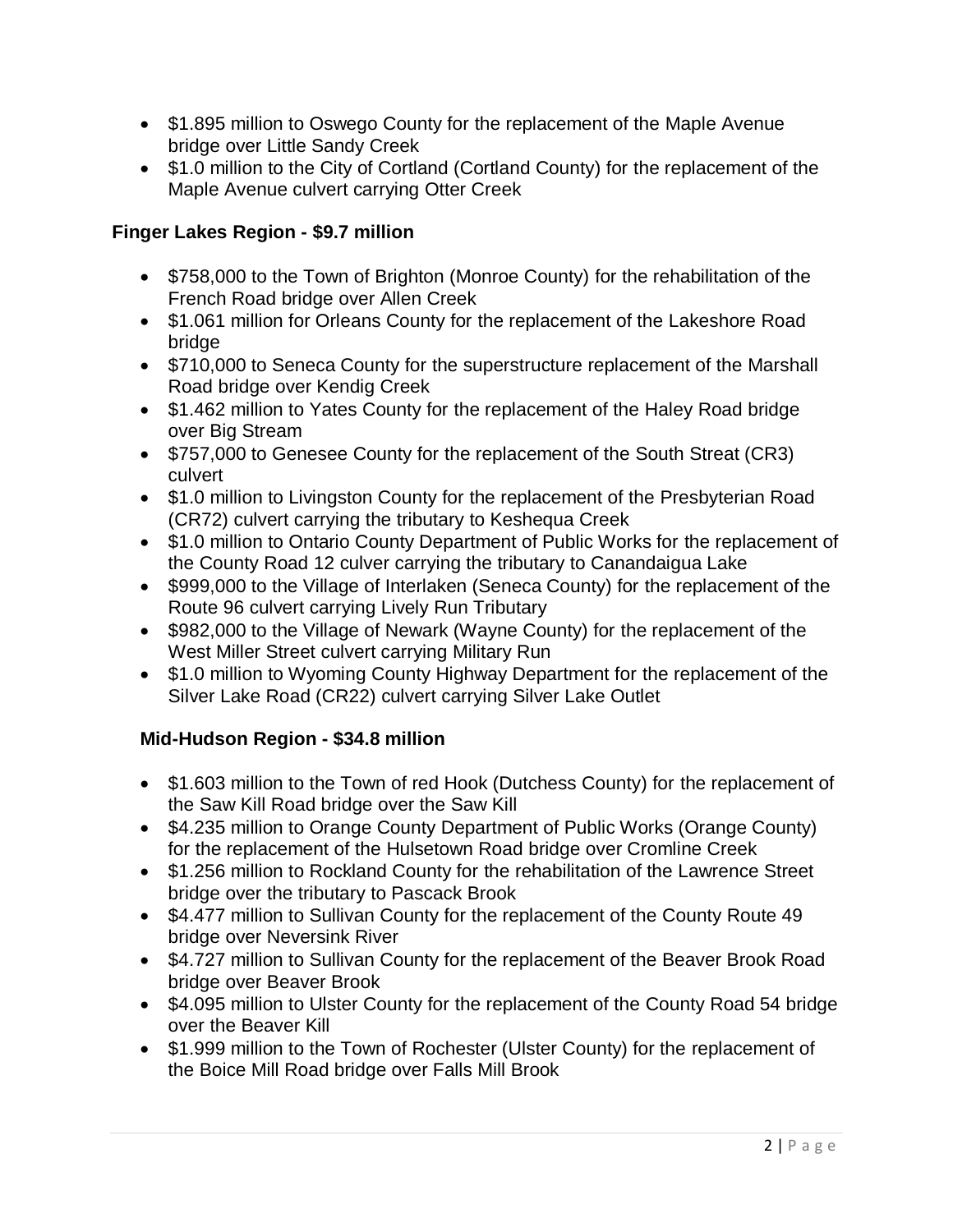- \$4.842 to the Town of Rye (Westchester County) for the replacement of the South Barry Avenue bridge over Otter Creek
- \$993,000 to the Town of East Fishkill (Dutchess County) for the replacement of the Hillside Lake Road culvert
- \$1.0 million to Orange County Department of Public Works for the replacement of the Neversink Drive (CR80) culvert carrying the tributary to Shinhollow Brook
- \$526,000 to the Town of Newburgh (Orange County) for the replacement of the Elmhurst Avenue culvert carrying Bushkill Creek
- \$1.0 million to Orange County Department of Public Works for the replacement of the Lakes Road (CR5) culvert carrying the tributary to Shinhollow Brook
- \$1.0 million to Putnam County for the replacement of the Peekskill Hollow Road culvert carrying Wiccopee Brook
- \$1.0 million to Putnam County for the replacement of the Snake Hill Road culvert carrying the Philipse Brook Tributary
- \$999,000 to the Town of Kent Highway Department (Putnam County) for the replacement of the Lake Louise Drive culvert
- \$999,000 to Rockland County for the replacement of the Spook Rock Road culvert carrying Willow Tree Brook

# **Mohawk Valley Region - \$31.0 million**

- \$3.914 million to the Town of Ohio (Herkimer County) for the replacement of the Harvey Bridge Road bridge over West Canada Creek
- \$2.837 million to the Village of Canajoharie (Montgomery County) for the superstructure replacement of the Incinerator Road bridge over Canajoharie Creek
- \$2.445 million to the City of Rome (Oneida County) for the rehabilitation of the South James Street bridge over Erie Barge Canal
- \$1.150 million to the Town of Forestport (Oneida Couty) for the replacement of the Round Lake Road bridge over Long lake Outlet
- \$3.768 million to the Town of Trenton (Oneida County) for the replacement of the Old Poland Road (CR56) bridge over Cincinnati Creek
- \$3.933 million to the Town of Maryland (Otsego County) for the replacement of the Loft Road bridge over Schenevus Creek
- \$4.743 million to Otsego County for the replacement of the County Road 59 bridge over Oaks Creek
- \$3.171 million to Schoharie County for the replacement of the Hunterland Road bridge over Little Schoharie Creek
- \$2.332 million to Schoharie County for the replacement of the Englesville Road (CR40) bridge over West Creek
- \$697,000 to the City of Gloversville (Fulton County) for the replacement of the Spring Street culvert carrying Cayadutta Creek
- \$971,000 to the Village of Boonville (Oneida County) for the replacement of the Summit Street culvert carrying Mill Creek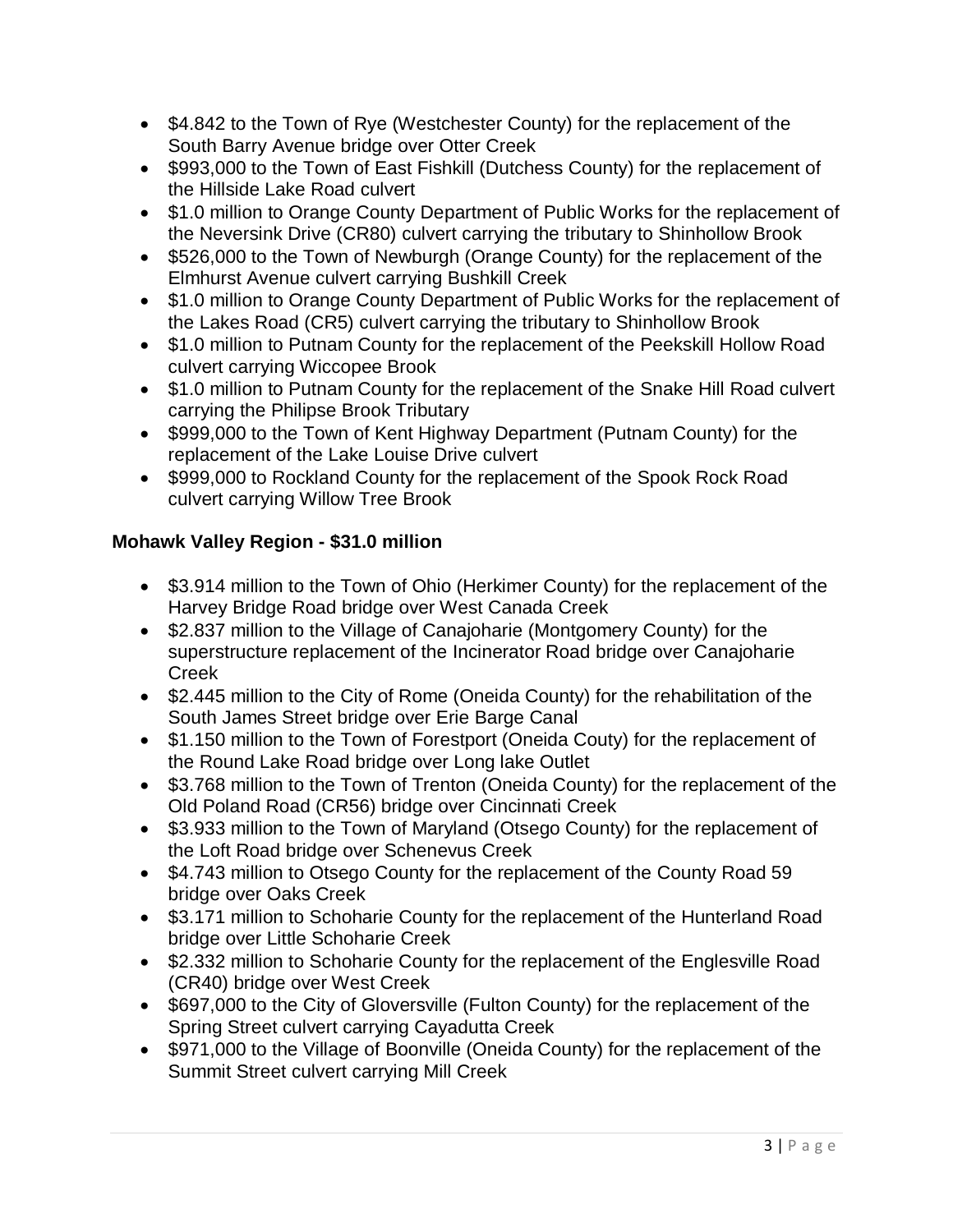• \$998,000 to Schoharie County for the replacement of the Ecker Hollow Road (CR41) culvert carrying Stander Creek

# **North Country Region - \$27.0 million**

- \$2.146 million to Clinton County for the superstructure replacement of the Union Falls Road bridge over Saranc River
- \$1.832 million to Clinton County for the replacement of the True Brook Road bridge over True Brook
- \$2.217 million to Hamilton County for the replacement of the Big Brook Road (CR4) bridge over Big Brook
- \$1.762 million to the Jefferson County Highway Department for the replacement of the Oxbow-Rossie Road bridge over Vrooman Creek
- \$2.195 million to Jefferson County Highway Department for the replacement of the Weaver Road bridge over Skinner Creek
- \$642,000 to the Town of Watson (Lewis County) for the superstructure replacement of the Bailey Road bridge over Independence River
- \$4.818 million to St. Lawrence County for the replacement of the Lazy River Road bridge over Grasse River
- \$1.0 million to the Town of Champlain (Clinton County) for the replacement of the Cardin Road culvert carrying Beaver Creek
- \$1.0 million to Clinton County for the replacement of the Standish Road culvert carrying Standing Brook
- \$1.0 Essex County for the replacement of the Ensign Pond Road culvert carrying Mill Brook
- \$1.0 million to the Town of Franklin (Franklin County) for the replacement of the Swinyer Road culvert carrying Lyon Brook
- \$958,000 to Franklin County for the replacement of the County Route 23 culvert carrying the tributary to Little Trout River
- \$824,000 to Franklin County for the replacement of the Forest Home Road (CR18) culvert carrying the tributary to Little Trout River
- \$891,000 to Jefferson County Highway Department for the replacement of the CR 30 culvert carrying the Indian River Tributary
- \$1.0 million to the Town of West Turin (Lewis County) for the replacement of the Crofoot Hill Road culvert carrying the tributary to Sugar Creek
- \$952,000 to the Town of Lowville (Lewis County) for the replacement of the Gardner Road culvert carrying the tributary to Deer River
- \$783,000 to the Town of Lowville (Lewis County) for the replacement of the O'Brien Road culvert carrying Mill Creek
- \$1.0 million to the Town of Fine (St. Lawrence County) for the replacement of the Youngs Road culvert carrying Little River
- \$1.0 million to the Village of Massena (St. Lawrence County) for the replacement of the Maple Street and Center Street culvert carrying the Stormwater tributary to the Grasse River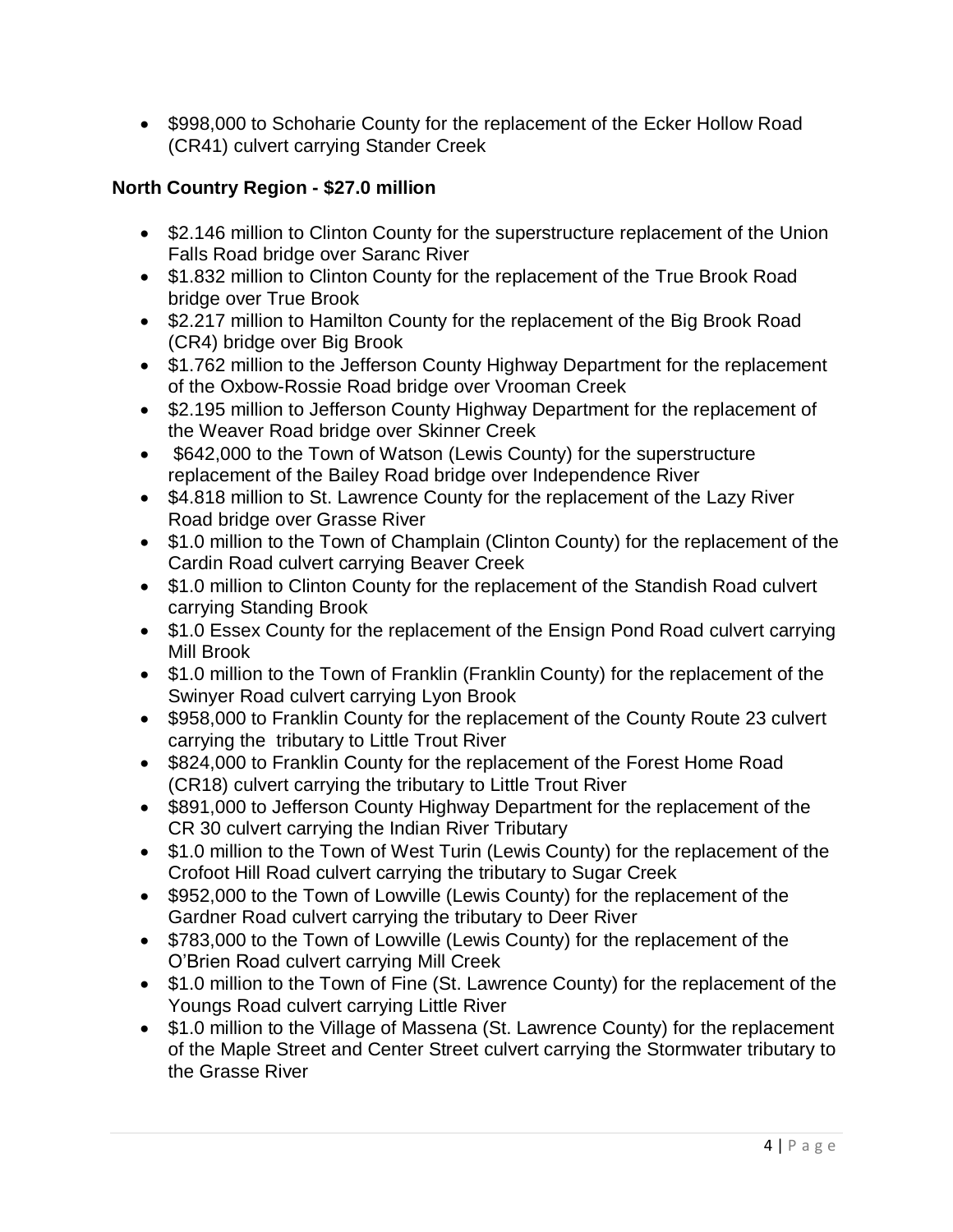### **Southern Tier Region - \$28.0 million**

- \$1.417 million to Broome County for the rehabilitation of the County Road 20 bridge over Main Street (CR 209)
- \$3.309 million to the Town of Vestal (Broome County) for the replacement of the Main Street bridge over Big Choconut Creek
- \$2.299 million to Chemung County for the replacement of the Latta Brook (CR51) bridge over Latta Brook
- \$4.431 million to Delaware County for the replacement of the Old Route 10 bridge over Cold Spring Creek
- \$1.958 million to the Village of Odessa (Schuyler County) for the replacement of the Cotton Hanlon Road bridge over Deckertown Creek
- \$4.566 million to Steuben County for the replacement of the Smith Road bridge over Cohocton River
- \$2.014 million to the Town of Candor (Tioga County) for the replacement of the Prospect Valley Road bridge over Prospect Valley Creek
- \$3.675 million to Tompkins County for the replacement of the County Road 146 bridge over Taughannock Creek
- \$1.381 million to the Town of Dryden (Tompkins County) for the replacement of the Genung Road bridge over Cascadilla Creek
- \$957,000 to the Town of Sanford (Broome County) for the replacement of the Hawkins Road culvert
- \$996,000 to Chenango County for the replacement of the County Route 10A culvert
- \$994,000 to the Town of Sherburne (Chenango County) for the replacement of the Pleasant Valley Road culvert carrying Negro Hollow

# **Western New York Region - \$16.3 million**

- \$1.159 million to the City of Buffalo (Erie County) for the replacement of the South Park Loop bridge over South Park Lake
- \$1.677 million to Erie County Department of Public Works for the replacement of the Sharp Street bridge over Spring Brook
- \$1.511 million to the Village of Akron (Erie County) for the replacement of the State Street bridge over Murder Creek
- \$828,000 to Niagara County for the replacement of the East Canal Road bridge
- \$1.311 million to the Town of Somerset (Niagara County) for the replacement of the Hartland Road bridge over Fish Creek
- \$794,000 to the Town of Caneadea (Allegany County) for the replacement of the Pinkerton Road culvert carrying Shongo Creek
- \$1.0 million to Cattaraugus County for the replacement of the County Road 62 culvert carrying Ischua Creek
- \$859,000 to Cattaraugus County for the replacement of the County Road 14 culvert carrying the Little Valley Creek Tributary